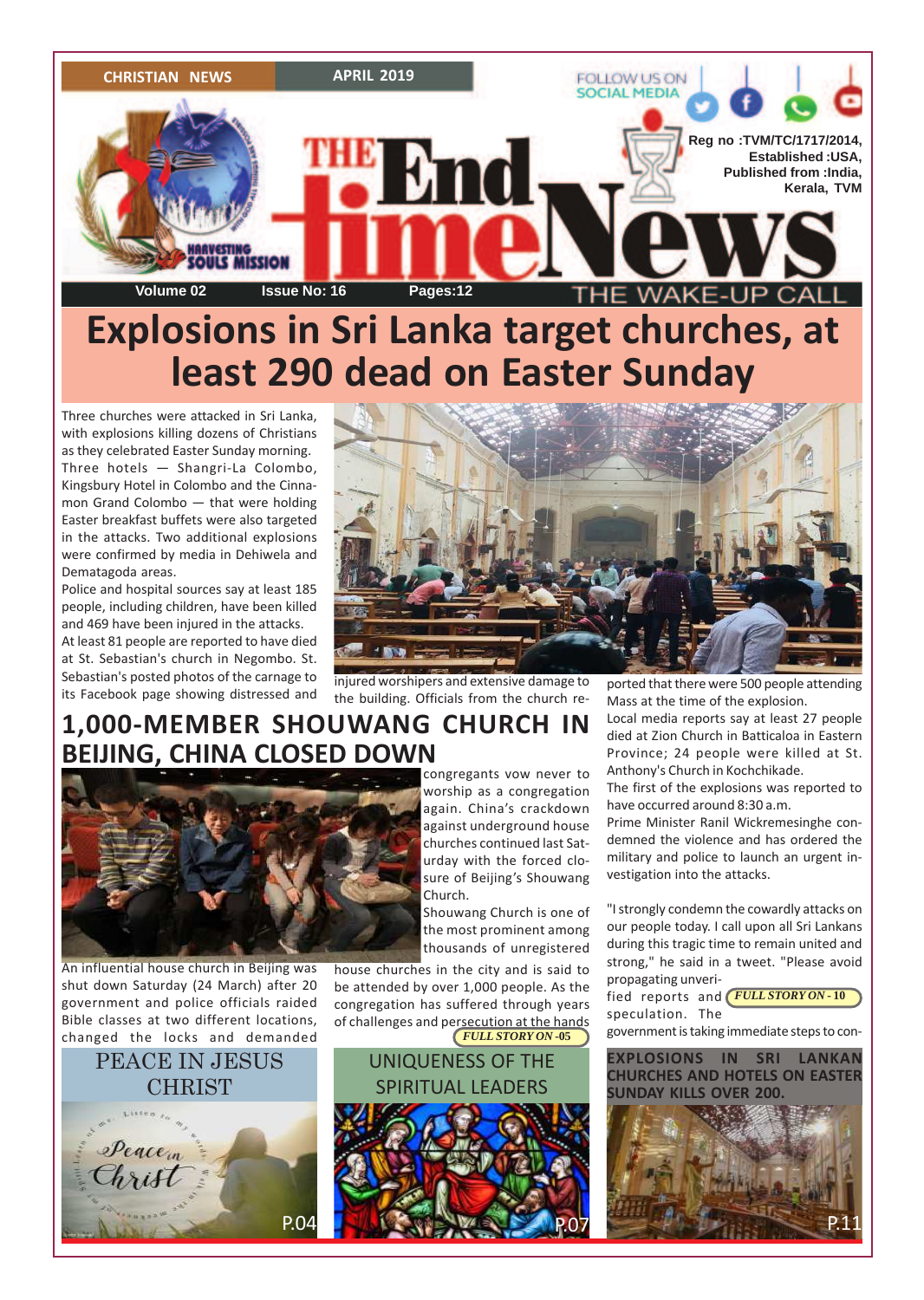





**Rev. Manuel Joseph Th.M.** *Sub-editor, End-Time News*

*This statement is to be very true! It doesn't matter how physically strong, financially rich, fantastically popular or overwhelmingly powerful a person is, the death will never step aside for him.*



# HE IS RISEN AND SO WE WILL BE!!

In Rudyard Kipling's, The Jungle Book: Mowgli, the man cub, asks the animals what's the most feared thing in the jungle. He's told that when two animals meet on a narrow path that one must step aside and let the other pass. The animal that steps aside for no one would then be the most feared. Mowgli wants to know what kind of animal would that be? One tells him it's an elephant. Another tells him it's a lion. Finally, the wise old owl exclaims, "The most

feared thing in the jungle is DEATH. It steps aside for no one." This statement is to be very true! It doesn't matter how physically strong, financially rich, fantastically popular or overwhelmingly powerful a person is, the death will never step aside for him. Death is an absolute truth for all of us! No one is exempt from death. It is appointed to all men once

*FULL STORY ON* **- 11**

**CHIEF EDITOR Baiju Yacob Edavila USA**

# **SUB EDITORS**

**Manuel Joseph Daniel Jacob**

**EDITORS Pastor A Anilkumar**

**Rev. Joseph Chacko Sis.Sherly**

# **EDITORIAL BOARD**

# **MANAGER Bovas Sreekaryam CO-ORDINATORS**

**John Francis (Dallas) Br.Syam Sis.Saritha Sis.Simi Sis.Lesley Yacob**

# **REPORTERS**

**Miniesh Kumar(Baharin) Pastor Stephen**

**Disclaimer**

# **ADVISORY BOARD**

**Pastor Shibu Thomas USA Pastor Asokan Eranakulam M.Jacob Trivandrum**

## **USA PO.box 125 Wheat land,6920.S. manin st Oklahoma box zip code-73097 PH-(405) 745-786(H) Mob-001(405)778-4341(Whats app)**

*The views expressed in this online newspaper are those of the authors and do not necessarily reflect the position of HSM End Time News. The online newspaper will not bear any responsibility whatsoever for them. The images used in the newspaper have been downloaded from the Internet and we acknowledge that the copyright of those images remain with the original owners. HSM End Time News does not claim any copyright for them and does not intend to use them for commercial purposes.*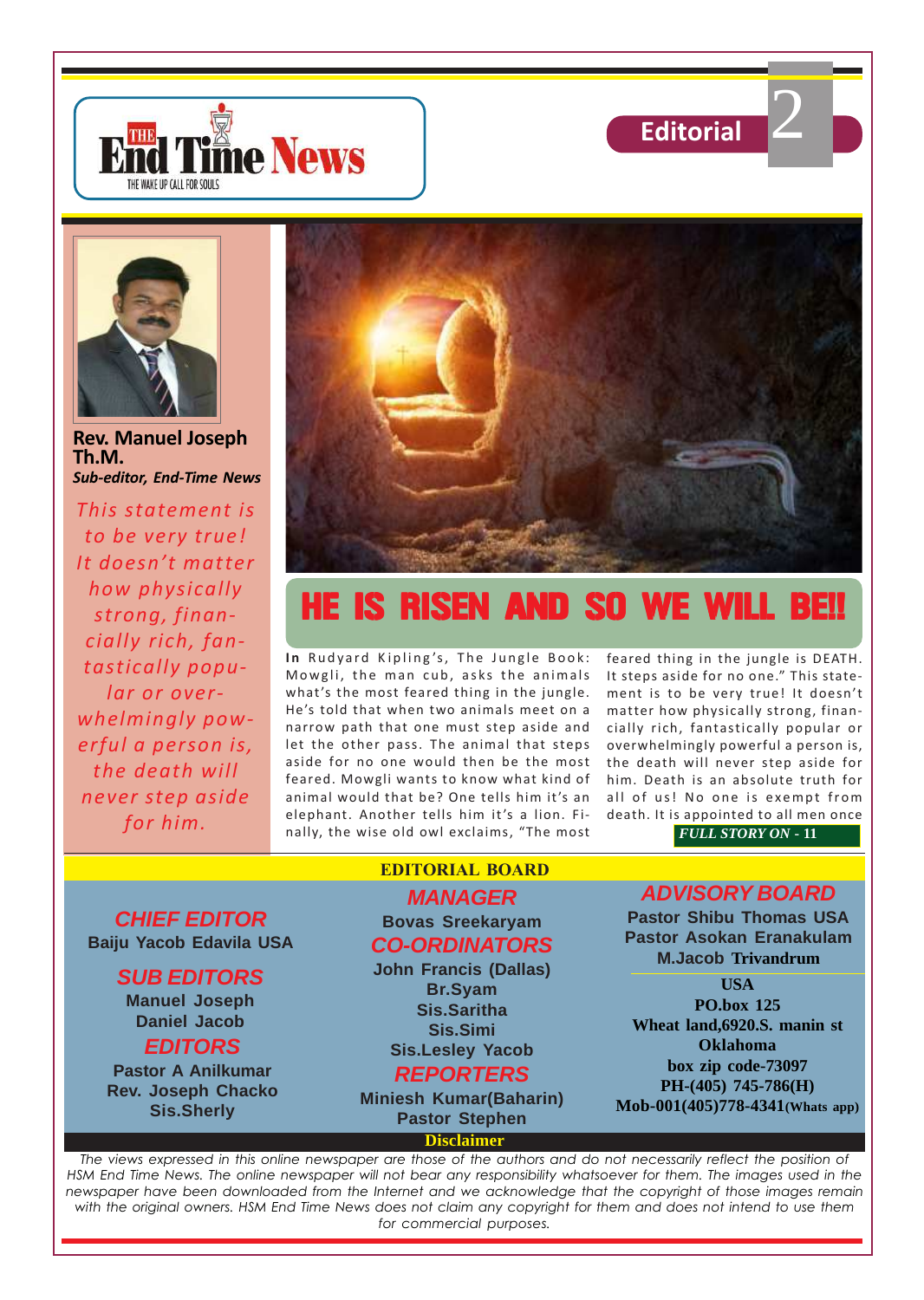



# **GIANT FISH MOVING TO NINEVEH**

**G**ospel is the goodness of Jesus Christ, the son of God, and it should be preached in all continents. It has the light to transform the lives of the people. When we discuss about the soldiers of certain countries, it is a fact that they are ready to die for their country. They are willing to deny their selfish motives. In such a way, an evangelist is an urgent messenger who must be willing to do the same! He represents the unchanging word of God. It's a privilege to hold the torch of the truth of the gospel. Here, from the instance of Jonah, the great prophet, we must realize the significance of the gospel, repentance and redemption.

Nineveh was s a city that has been read with Jonah, prophet. The city and the giant fish tell us some important things. God uses a fish to carry out the history of the divine plan. A fish becomes prophet's vehicle! Jonah was called upon by God to

travel to Nineveh, but he boards a ship to Tarshish. Caught in a storm, he orders the ship crew to cast him overboard, whereupon he is swallowed by a giant fish. Three days later, it vomits him out onto the shore. God's purpose is entirely different from the strategies of human beings. A creature in the sea obeys the order of God, but Jonah fails to recognize God's will for him. Here is an important thing to remember. It is the ship to Tarshish. They are always ready to set off. Tarshish symbolizes the pleasure and the joy of our selfish desires. Repentance of the people of Nineveh is the most important plan of God. Humans have their own ways and likes. But God's plan is perfect. Evangelists should have the burning light in themselves and it should be applied to change the mind and the desire of the ungodly behavior of sinners. Nineveh's experience has relevance even now. The city is taken as a symbolic form of sin and death. People are about to perish

### PASTOR ANIL KURICHIMUTTOM

and it is Jonah's duty to preach the powerful message there. He had a message and he is not in the right place. Are we really following the plan of God? We have the message, but we often fail to take the message to the places where we should take them. Do not go away from God as it is very dangerous. Nineveh is a symbol of impending punishment and a city controlled by the power of darkness. We have seen that Nineveh was ready to listen to the voice of God. It is a lesson of positivity. They cried unto the Lord and He heard their prayers. There was a change everywhere, the people got transformed and there was a renewal of understanding of the love of God. The light of the gospel is significant in today's context of sinful life and evil ways. So let's take up the torch of truth and be witnesses of the love of Christ.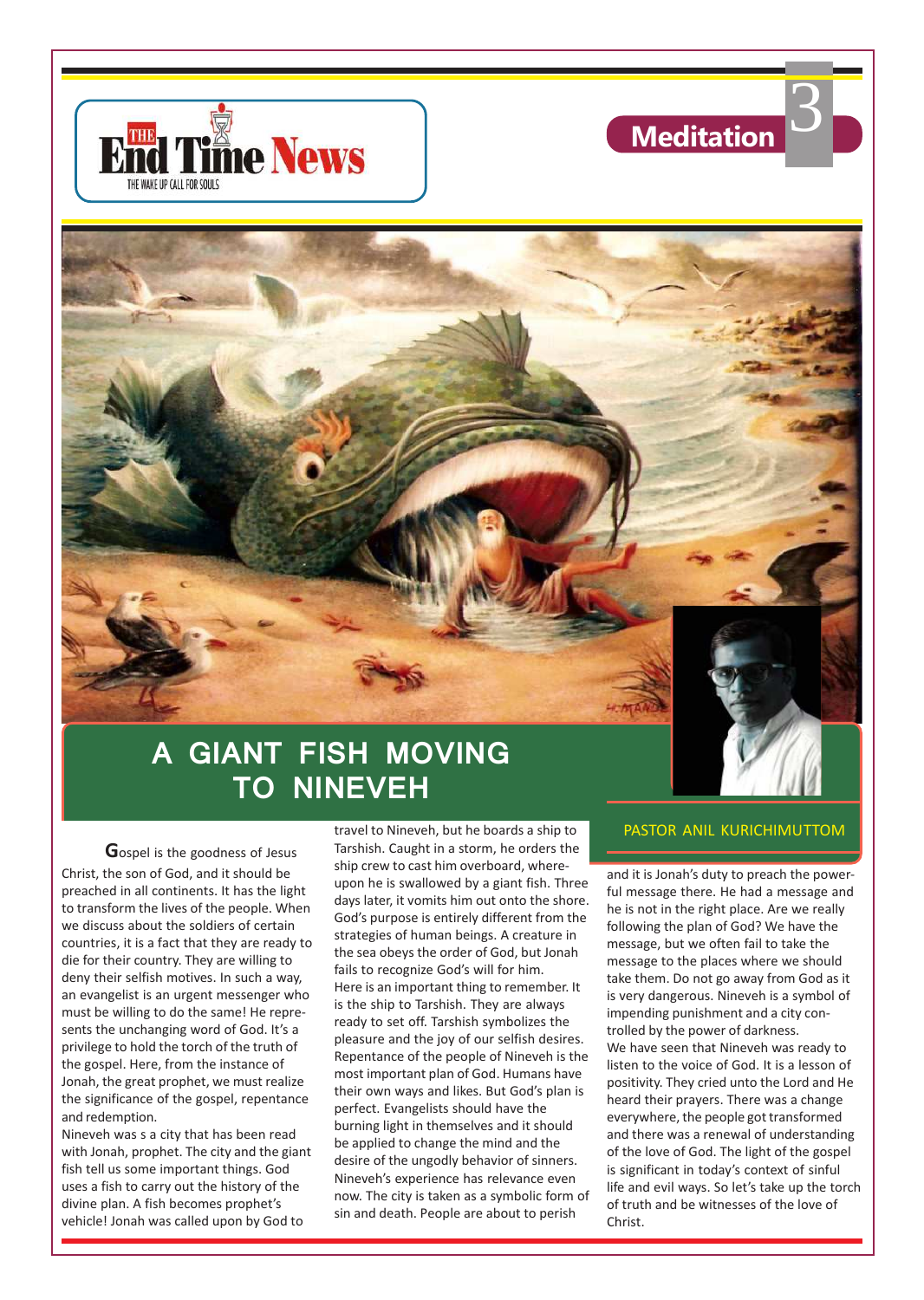



**N**owadays, we mostly live in unsafe circumstances anywhere we are! Safety is an issue and the absence of peace all across the world is attested by the news we read every day. Most people in our world today do not understand peace as a positive concept. All they know is the normalfeature of peace, which is merely the absence of trouble.

In the beginning, when God created man, there was peace and Adam and Eve were at peace. Even the wild animals were their friends in Eden. When Adam fell into sin, the result was every one of his descendants also being "infected" with sin. Adam's elder son Cain killed his brother Abel proving enmity in the world because of sin. Everyone inherited sin from Adam. Sin is described as the transgression against the law of God a rebellion against Him. Through Adam sin entered the world and death was passed on to all men as all have sinned in Adam. This passed-on sin is known as "inherited sin". Just as we inherit physical characteristics from our parents, we have inherited our sinful nature from Adam.

Mankind now whether it be an individual, a

# PEACE IN JESUS CHRIST

family, a society or a country is struggling to find peace in life. They are angry, frustrated and have a disbelieving attitude towards life. They believe this life is pointless and hence need a reason, a point to being here.

How do we find the peace God promisedthe peace that overcomes our natural frustrations and troubling anxieties? This is possible only through the love of Jesus Christ. Jesus loves you. He wants to give you and your family divine peace. Christ Jesus came in to the world to save sinnersof whom I and you are the worst. But for that very reason we were shown mercy so that in us, the worst of sinners, Jesus Christ might display His unlimited patience as an example for those who would believe

on him and receive eternal life. "Jesus said, Peace I leave with you; my peace I give you. I do not give to you as the world gives. Do not let your hearts be troubled and do not be afraid" (John 14:27). "There is no peace" says God, "for the wicked" (Isaiah 48:22). Prophecy about Jesus says, He is our prince of peace. In a world filled with war and violence, Jesus is the powerful God who acts in human history and is the embodiment of peace. But physical safety and political harmony do not necessarily reflect the kind of peace He is talking about. The Hebrew word for peace "shalom", is often used in reference to an appearance of calm and tranquility of individuals, groups,

**Bible Study** 

nations. The

![](_page_3_Picture_10.jpeg)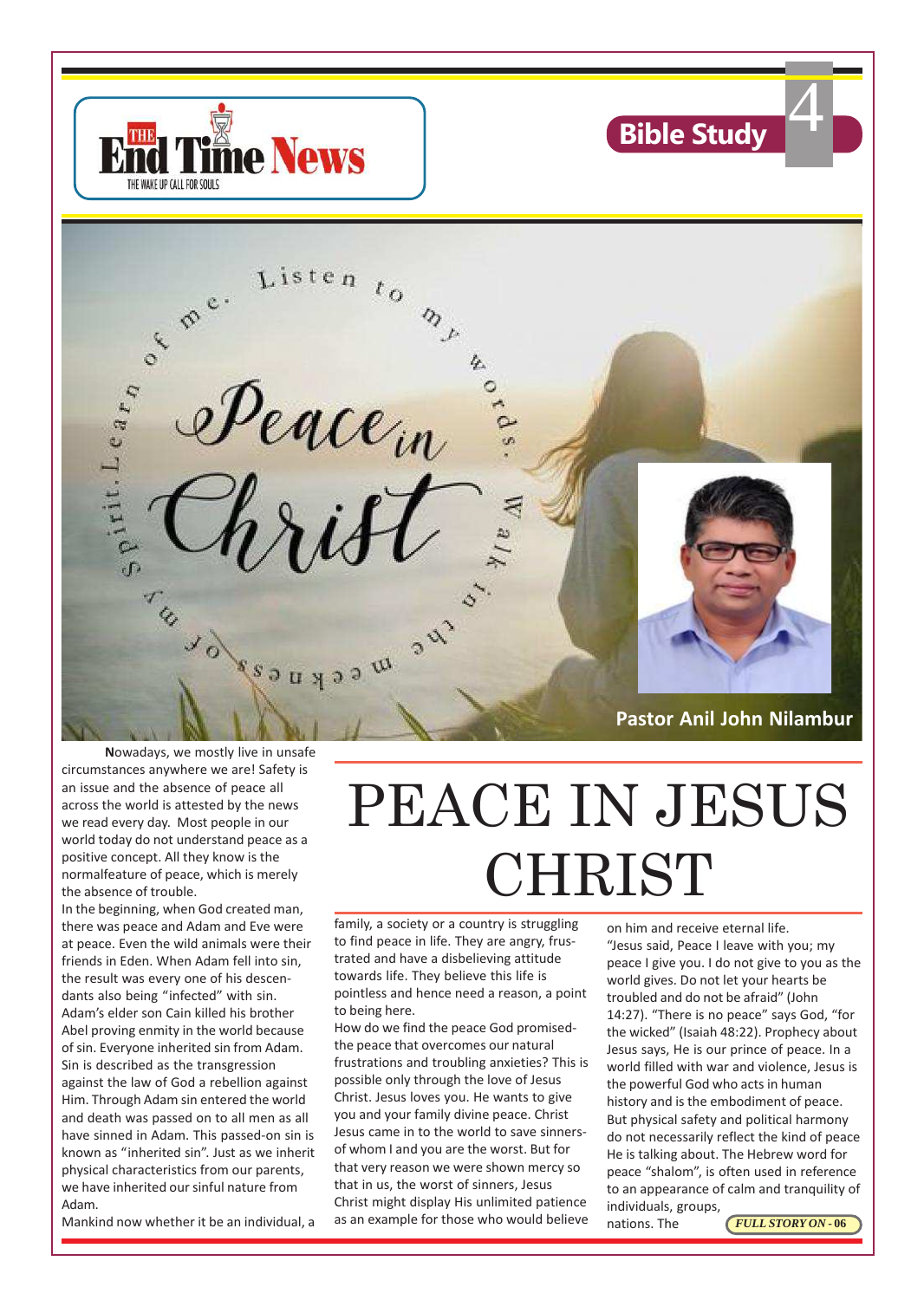![](_page_4_Picture_0.jpeg)

![](_page_4_Picture_1.jpeg)

![](_page_4_Picture_2.jpeg)

Turkish President Recep Erdogan announced he may turn a former Byzantine cathedral into an enormous mosque, prompting widespread outrage from the Orthodox Christian community.

After construction was completed in the year 537, the Hagia Sophia (Greek for "Holy Wisdom") functioned as an Eastern Orthodox cathedral and the seat of the Ecumenical Patriarch of Constantinople for almost a thousand years. Then, in 1453, following the fall of Constantinople at the hands of the

Ottomans, Mehmed the Conqueror immediately ordered that the building be converted into a mosque. Tragically, the bells, altar, iconostasis and other precious relics were destroyed and beautiful mosaics depicting Jesus and other central biblical characters were destroyed or plastered over.

The ancient place of worship, located in Turkey's capital of Istanbul, was converted into a museum back in 1935, but still remains a uniquely special place to many of the Greek Orthodox tradition.

Last year, President Erdogan recited an Islamic prayer in the Hagia Sophia, dedicating the "souls of all who left us this work as inheritance, especially Istanbul's conqueror," referring to Mehmed, who is historically noted as being an extremely violent and brutal leader with a penchant for having sex with underage boys.

**News** 

Skimming over these indiscretions, on Sunday, Erdogan explicitly said that the building may well be converted into a functioning mosque, just as Mehmed himself would have wanted. "As you know, the mosque was converted to a museum in 1935, as a reflection of the CHP mentality. We may as well take a step and change that," Erdogan was quoted

Greek Foreign Minister George Katrougalos immediately snapped back at the president's controversial statement. "It is not only a great temple of Christendom — the largest for many centuries — it also belongs to humanity," Katrougalos implored. "It has been recognized by UNESCO , as part of our global cultural heritage." "So any questioning of this status is not just an insult to the sentiments of Christians, it is an insult to the international community and international law," he said.

# **'DEEPLY REGRET' JALLIANWALA BAGH MASSACRE, THERESA MAY TELLS BRITISH PARLIAMENT**

![](_page_4_Picture_11.jpeg)

British Prime Minister Theresa May on Wednesday expressed "deep regret" for the 1919 JallianwalaBagh massacre, carried out by British colonial troops in India.While May did not offer an absolute apology, she told the British parliament: "We deeply regret what happened and the suffering caused by the massacre."May's comment come at a time when India prepares to mark the 100th anniversary of the massacre on Saturday. Meanwhile, Jeremy Corbyn, leader of the op-

position Labour Party, asked May for a full, clear and unequivocal apology.During the debate on April 9 on the matter in the British Parliament, Bob Blackman insisted this to be the right time for an apology to be issued.

At the time expressing deep regret over the massacre, Mark Field, Foreign Office Minister of Britain said, We perhaps need to go little more than even the deep regrets that I have set out today. This was in response to the mo-

tion moved in the parliament by Bob Blackman, Tory MP for Harrow East, London. On the floors of the parliament, this debate was attended by over 20 MP's from across the party who passionately supported the need for an apology on the centenary of the tragedy this year. Demands like this have been made not only by the diaspora, but also members of parliament. However, every time the narrative ends just short of an apology.On her visit to the site of JallianwalaBagh eight years ago, the Queen had removed her shoes.

.

Former British Prime Minister David Cameron has also called the JallianwalaBagh massacre a "deeply shameful" incident during his visit to India in 2013.However, even Cameron did not offer an absolute apology.

Whatever be the side of the debate, the incident has not made its way to the text books in the UK. Along with an apology, this is another demand that people of Indian diaspora have been asking the UK government to formalise.

Along with an apology, Bob Blackman has also proposed for the planned museum on the sight to be funded by the British government.

The JallianwalaBagh massacre on April 13, 1919, where British troops fired mercilessly on innocent protestors, is a reminder of the oppression of Indian people during the British colonial era.

While official Colonial-era records show that about 400 people died in the massacre in the northern city of Amritsar, the Indian count pegged the death toll closer to 1,000 people, including men, women, and children.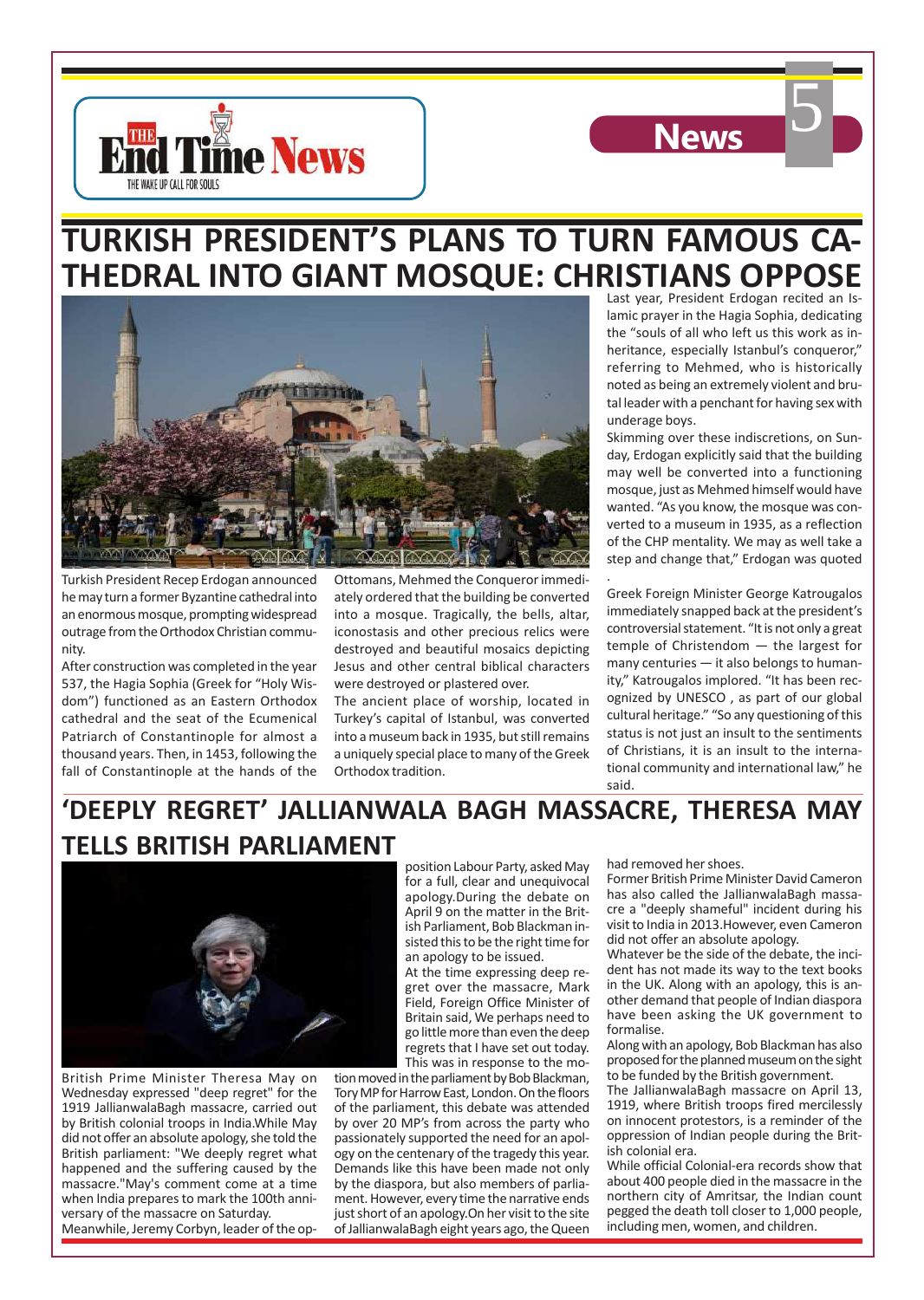![](_page_5_Picture_0.jpeg)

![](_page_5_Picture_1.jpeg)

# **BENJAMIN NETANYAHU WINS RE-ELECTION, BECOMES ISRAEL'S LONGEST-SERVING PRIME MINISTER**

![](_page_5_Picture_3.jpeg)

Israeli Prime Minister Benjamin Netanyahu won re-election on Wednesday with his ruling Likud Party, and promised to promptly form a new government to address the challenges facing his nation.

"Our country's everyday reality doesn't give us the luxury for delay," Netanyahu said in a statement.

"The citizens of Israel rightfully expect that we will act quickly and responsibly to establish a leadership that will work for them in areas of defense, the economy and society just as we promised in this campaign — and just like we will now set ourselves toward doing," he added.

A news agency noted that although exit polls had predicted a close contest between Likud and the center-left Zionist Union, the former established a clear lead over its rivals with almost all the votes counted. Likud is expected to receive 30 seats in the 120-seat Knesset, or parliament, allowing a coalition to take a majority of 67 seats, while the Zionist Union is projected to get 24 seats.

Netanyahu now looks set to become Israel's longest-serving prime minister in his fourth

### *FULL STORY ON* **- 04**

Greekword "irene" means "unity and accord"; but the deeper, more foundational meaning of peace is "the spiritual harmony brought about by and individuals' restorations with God". The biblical concept of peace does not focus on the absence of trouble. Biblical peace is unrelated to circumstances. You may be in the midst of great trials, and still have the peace of God in your heart.

God, the giver of peace, is knocking at your door for you to receive His unconditional peace. He was crucified on the cross for our transgression; he was punished so that

term, which comes as a surprise to some, given than opinion polls said that Likud trailed the Zionist Union in the run-up to the election. "In the end Israeli opinion polls told the wrong story, yet again. Benjamin Netanyahu scored a much bigger victory than the exit polls had suggested," BBC's Middle East editor Jeremy Bowen

said. "In the last few days of the campaign he demonstrated yet again why he is such a formidable politician. The prime minister narrowed the gap with Herzog's Zionist Union, and then overhauled it, by turning sharply toward the ultra-nationalist Israeli right."

Zionist Union leader Yitzhak Herzog congratulated Netanyahu on his victory, but said that his party will not be giving up. "Nothing has changed, we will keep fighting for a just society," Herzog said.

Despite facing the possibility of being indicted on charges of corruption, fraud and breach of trust in three cases, Netanyahu is now set to embark on a record fifth term in office and will also become Israel's longest-serving prime minister.

His previous terms have been marked by a rightward shift in Israeli policy towards the occupied Palestinian territories, as peace talks with the Palestinians have collapsed and the expansion of illegal Israeli settlements in the West Bank had accelerated. In the run-up to the election, he said he would annex Israeli settlements if he won a fifth term.

we might have peace with God. True peace is having a personal relationship with Jesus Christ. Accept Jesus as your personal savior by placing your own personal faith and trust in him. No one is saved by the faith of others. No one is forgiven by doing certain good deeds. The only way to be saved is to personally accept Jesus as your savior, trusting His death as the payment for your sins and His resurrection as your guarantee of eternal life. Is Jesus personally your savior? Will you accept him today for your peace?

# **ISRAEL FINDS WORLD'S LONGEST SALT CAVE UNDER MOUNT SODOM, NEAR WHERE BIBLE SAYS LOT'S WIFE FROZE**

![](_page_5_Picture_19.jpeg)

Cave explorers in Israel believe they have discovered the world's longest salt cave, larger than the previous record-holding cave in Iran.The Malham cave, first partially mapped in the 1980s, is now known to stretch for over 10 kilometres (6.25 miles), through Mount Sodom, Israel's largest mountain. The cave is adorned with glittering stalactites and stalagmites formed from salt crystals, and it is close to where the Bible claims Lot's wife was turned into a pillar of salt upon the "sight of God", who had descended to Earth to bring destruction upon Sodom and Gomorrah.Indeed, the cave's main outlet is close to a salt pillar nicknamed "Lot's wife," after the biblical character.

Amos Frumkin, the founder and director of the Hebrew University's Cave Research Centre, mapped the first five kilometres in the 80s, but two years ago, Israeli spelunker Yoav Negev, the founder of the Israeli Cave Explorer's club, decided he wanted to complete the exploration.

Last year a team of **FULL STORY ON - 08** local spelunkers spent 10 days mapping the cave, and then a second 10-day expedition

### *FULL STORY ON* **- 07**

8. He sacrifices for the development of the flock: He is willing to sacrifice and suffer for the sake of the salvation anddevelopment of the people (John 10:11).

9. They have a message from God: They do not have any message of theirown.Their message is drawn from God. They boldly speak it.

10. They are with a mission:Their mission is making people as disciples and make them good citizens in the kingdom of Godand the good citizens intheir own country.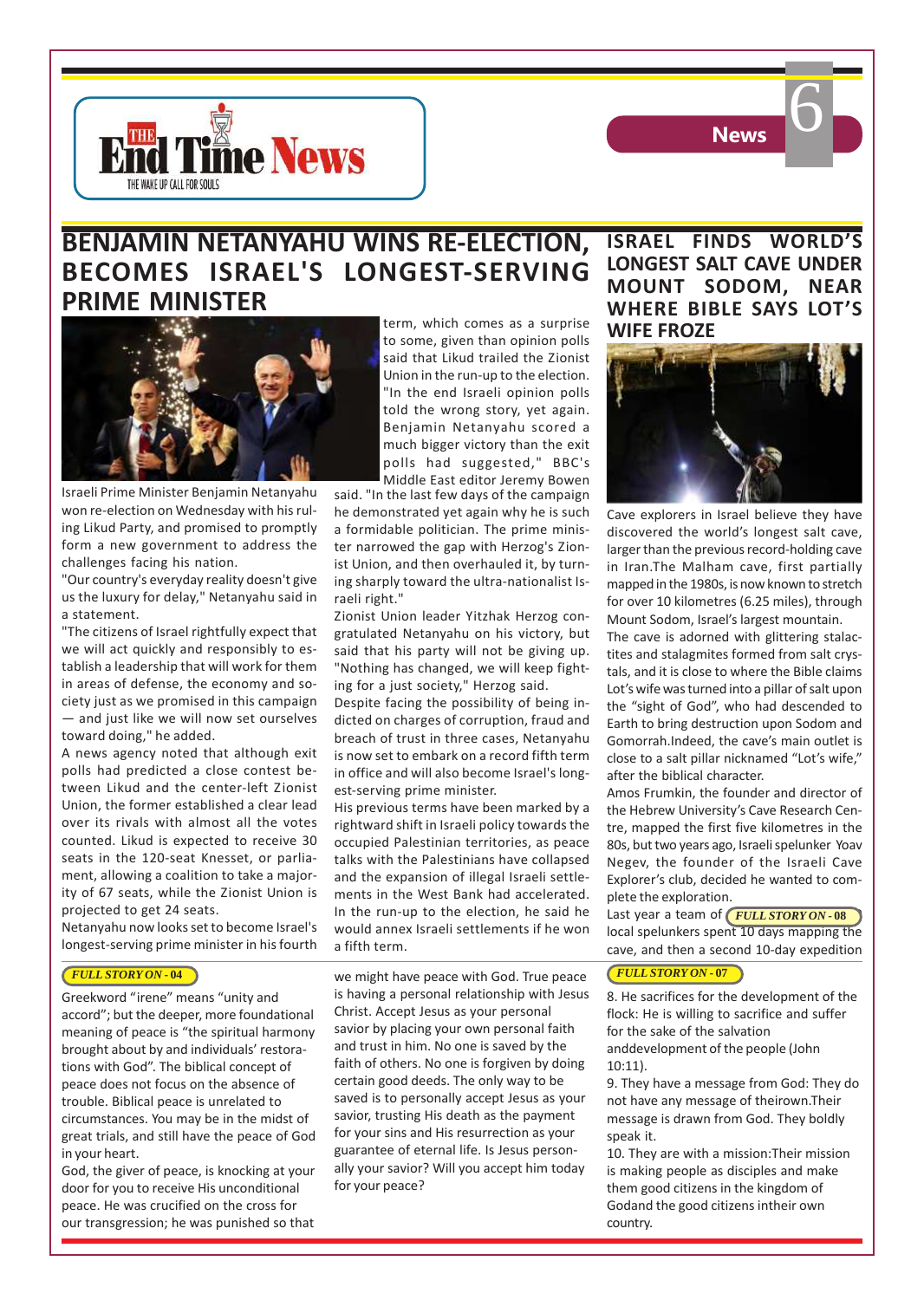![](_page_6_Picture_0.jpeg)

![](_page_6_Picture_1.jpeg)

**REV. JOSEPH CHACKO**

A Christian is a person who is a follower of Jesus Christ. A leader is a person who has influence over others. The question is what is unique about a person who is a Christian who serves in leadership? How is Christian leadership different from leadership in general? The teachings and life of Jesus offer an important answer to this question. He came to seek and to save the lost, to serve others rather than to be served. Further, Jesus left heaven to live among sinful humanity and minister to the needs of people. These traits of service, love, and compassion are to likewise mark those who seek to be effective Christian leaders. In addition, Jesus presented Himself as a shepherd of sheep, even noting that the good shepherd lays down his life for the sheep (John 10:11). A Christian leader can learn much from this analogy of a shep-

# UNIQUENESS OF THE SPIRITUAL LEADERS

herd. The shepherd in Jesus' culture was a person who cared for the sheep, met their needs, and protected them from harm. The sheep "knew the voice" of the good shepherd, indicating a personal relationship that made followers desire to respond to the shepherd.

The apostle Paul also provides important instructions for Christian leaders. Most of his letters begin with reference to himself as a servant or slave of Christ Jesus. Today's leaders are also called to identify themselves first as servants of Jesus. The service of the Christian leader is to be as a person under Christ's authority, genuinely concerned with living a life that reflects the values of Jesus, a life of integrity that leads by example.

The following are the unique characteristicsof the spiritual leaders. 1. They are chosen by God: They are chosen by God to build God's kingdom on this earth by evangelism, church planting and makingdisciples according to the word of God.

2. Burdened with care of people: They have God's heart for the souls in the world without Jesus and hissalvation.

3. They always communicate with God in personal prayer: A spiritual leader cannot survive without talking to God and hearing from Godon a daily basis. They become men of prayer.

4. They follow the constitution of the kingdom of God: His decisions are always on the basis of the oracles of GOD, the divine word of God.

5. They are visionaries:They always have a vision from God to fulfill the holistic development of the people.

6. They have a mind of Jesus Christ: They know that they are the representative of the kingdom of God on earth. God will givethem his character and mind to do the work. Theydemonstrate the character ofChrist in his practical life.

7. They are servants: He is a servant to win the people and tomake them as Jesus disciple (I Corinthian 9: 19-13. Luke 22: 27).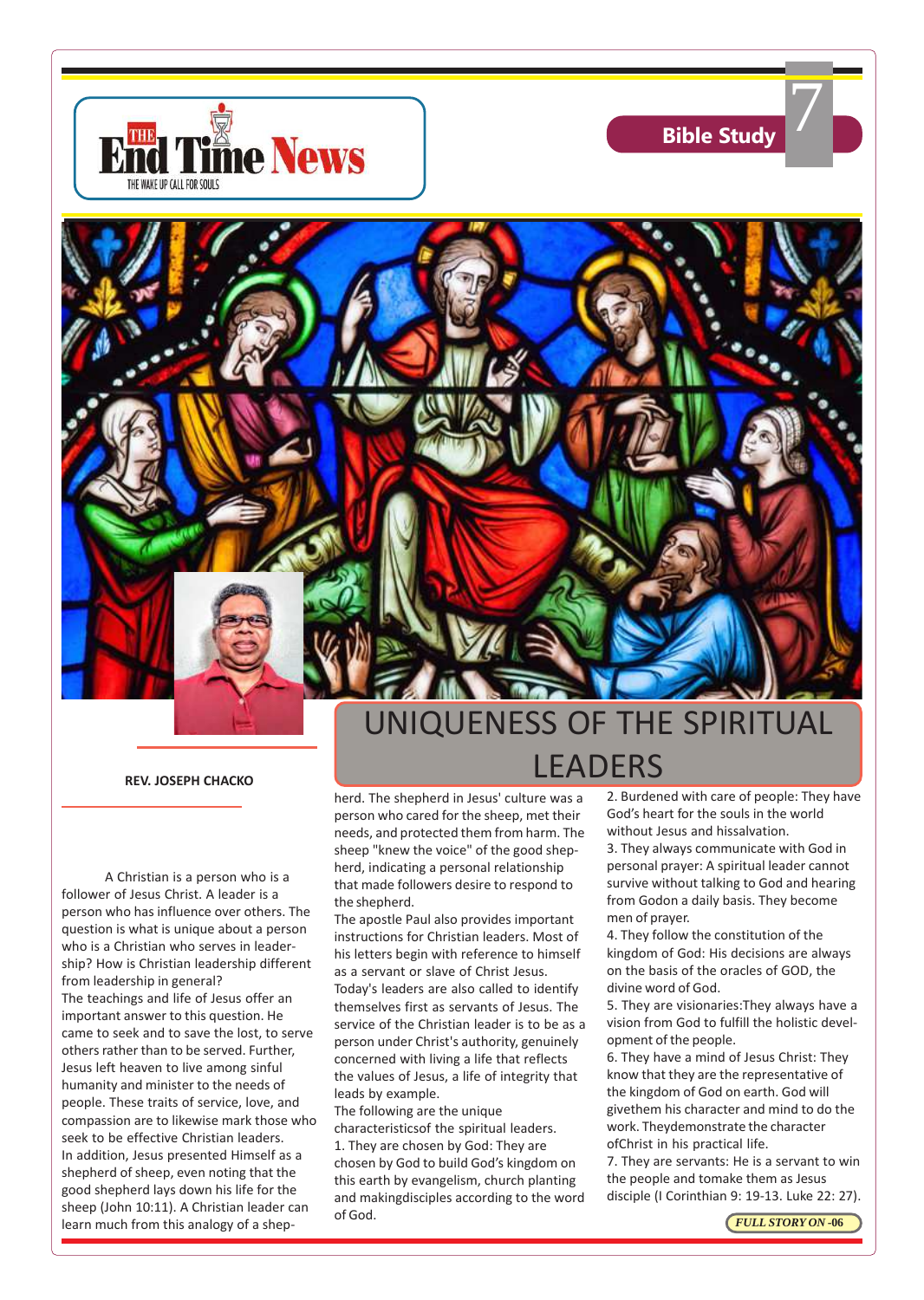8

![](_page_7_Picture_1.jpeg)

### *FULL STORY ON* **- 06**

this year with 80 local and international spelunkers finished measuring and mapping the cave with lasers.

Boaz Langford, a researcher at the university's Caves Research Centre, and AntoniyaVlaykova, a Bulgarian cave explorer from the European Speleological Federation, led the expedition."What's unique about this cave, as opposed to other salt caves in the world, is that it's the longest in the world," Mr Langford said.They plan to publish the complete map of the cave in a professional publication in the coming months.One of the chambers of the cave has been named the "Wedding Hall" due to its spectacular salt stalactites.There is no official record for the longest salt cave, and such designations are generally decided by consensus among cave researchers after an underground chamber is mapped and published.

Iran's Namakdan cave, which is about 6 kilometres in length, was identified as the longest salt cave after a study by Czech and Iranian scientists in 2006.

The relationship between the Malham cave and Mount Sodom is closely linked, as the mountain is essentially a large salt block, formed by the shifting of the Earth's plates at the northern end of the 4,000-mile Afro-Arabian Rift Valley.

Radiocarbon dating of wood fragments found inside the cave have helped date its formation to around 7,000 years ago, making it extremely young by speleological standards."The reason why it's so young is because it's made of salt," Frumkin said."Limestone caves are much slower to form. They are usually much older. But this one is developing very fast so it's one of the youngest caves in the world."

http://theendtimenews.com/

**http:// www.harvestingsouls missioninc.org**

# **Sparkling Wisdom!**

\*\*: "The essential vice, the utmost evil, is Pride. Unchastity, anger, greed, drunkenness, and all that, are mere fleabites in comparison: it was through Pride that the devil became the devil: Pride leads to every other vice: it is the complete anti-God state of mind."**C.S. Lewis**

- v."He who lays up treasures on earth spends his life backing away from his treasures. To him, death is loss. He who lays up treasures in heaven looks forward to eternity; he's moving daily toward his treasures. To him, death is gain."**Randy Alcorn**
- \* "God never said that the journey would be easy, but He did say that the arrival would be worthwhile."**Max Lucado**
- v "Outside of Christ, I am weak; in Christ, I am strong."**Watchmen Nee**
- \* "The gospel declares that no matter how dutiful or prayerful we are, we can't save ourselves. What Jesus did was sufficient."**Brennan Manning**
- v "The Christian shoemaker does his duty not by putting little crosses on the shoes, but by making good shoes, because God is interested in good craftsmanship."**Martin Luther**
- v"The Bible is the greatest of all books; to study it is the noblest of all pursuits; to understand it, the highest of all goals."**Charles C. Ryrie**
- v "Is prayer your steering wheel or your spare tire?"**Corrie ten Boom**
- \* "If you obey God with your whole heart, you'll usually scare off the folks who want you to obey them."**Meg Moseley**
- "Good work is giving to the poor and the helpless, but divine work is showing them their worth to the
- One who matters."**Criss Jami**

# **Abigail Thyvilayil John**

![](_page_7_Picture_23.jpeg)

![](_page_7_Picture_24.jpeg)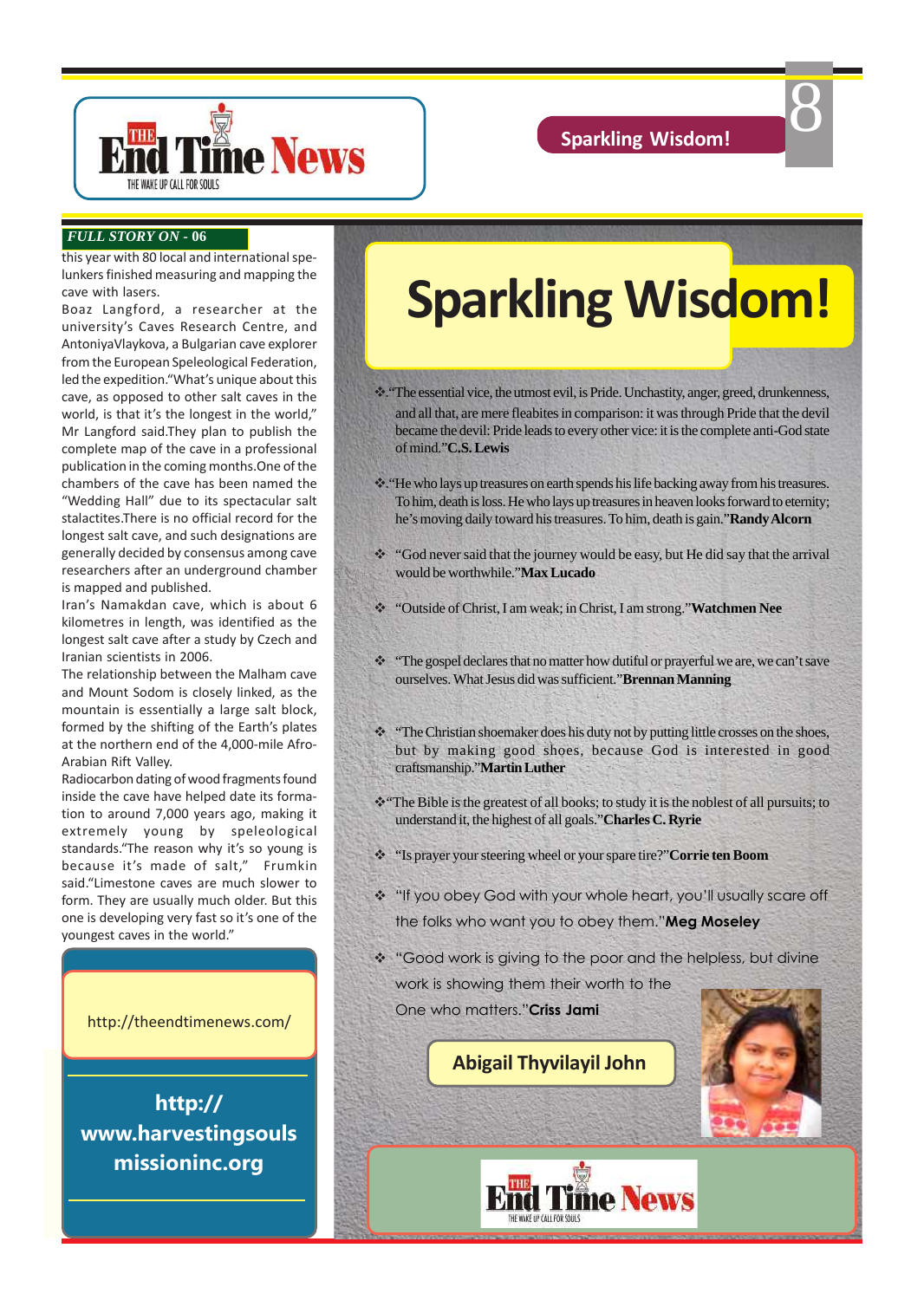![](_page_8_Picture_0.jpeg)

![](_page_8_Picture_1.jpeg)

# **NOTRE DAME CATHEDRAL FIRE, BURNING AND COLLAPSE IN PARIS**

![](_page_8_Picture_3.jpeg)

Parisians raised their voices in song Monday night outside Notre Dame Cathedral as a massive blaze engulfed one of the city's most revered historic sites.The fire burned for several hours Monday, causing the collapse of the cathedral's iconic spire and the destruction of its roof structure, which dated back to the 13th century.Consumed by flames, the spire leaned to one side and fell onto the burning roof as horrified onlookers watched.

By early Tuesday morning, officials said the fire was under control and several invaluable artefacts had been rescued from the burning cathedral.French President Emmanuel Macron praised firefighters for saving the cathedral's iconic facade and towers, saying "the worst has been avoided."Yet he lamented the damage already done to "the cathedral of all French people." He pledged to launch an international fundraising campaign to rebuild the cathedral."Notre Dame is our history, it's our literature, it's our imagery. It's the place where we live our greatest moments, from wars to pandemics to liberations," he said."This history is ours. And it burns. It burns and I know the sadness so many of our fellow French feel."

of smoke billowed from the cathedral, including the bell tower and the spire. Rescue workers rushed to evacuate artworks.

It was not immediately known what caused the fire. The cathedral is surrounded by scaffolding amid construction work. Paris Fire Brigade Commander General Jean-Claude Gallet said the initial call to emergency services notified authorities of a fire in the attic of the cathedral.

About 400 firefighters were mobilized to deal with the blaze, the French Interior Ministry said. Firetrucks had difficulty accessing the scene, located on an island in Paris, amid the daily afternoon rush hour. Police urged the public to avoid the area.Firefighters atop cherry-picker cranes sprayed water onto the church in an attempt to calm the flames.

The cathedral also houses the grand organ, one of the world's most famous musical instruments, as well as the Crown of Thorns, a relic of the passion of Christ.Cardinal Daniel DiNardo, the president of the US Conference of Catholic Bishops, said Notre Dame "is not only a majestic church, it is also a world treasure," he said."Noble in architecture and art, it has long been a symbol of the transcendent human spirit as well as our longing for God," he said.

For much of the day, flames and thick plumes

### **Submissions Invited**

poems, cartoons, etc. If you would like to contribute, You are cordially invited to send submissions to The End Time News magazine, including articles, short stories, please contact us at our email address : harvestingsoulsmission@gmail.com

**CHINESE CITY GUANGZHOU OFFERS CASH PRIZES TO PEOPLE WHO BETRAY THEIR CHRISTIAN NEIGHBOURS**

![](_page_8_Picture_14.jpeg)

Guangzhou is the first major city in China to offer money to anyone who informs on church activity in their neighbourhood that hasn't got the government stamp of approval.Gossipy neighbours could pocket up to 10,000 yuan for whispered tip-offs about "illegal religious activities".

"This will compress the survival space of house churches. Not only will they have to deal with the official crackdown but now also the threat from their neighbours," said Ying Fuk Tsang, director of the Divinity School at the Chinese University of Hong Kong.

The biggest reward of between 5,000 and 10,000 yuan is offered if a foreign pastor is snared. Between 3,000 and 5,000 yuan will be paid if information leads to an unregistered foreign religious group being shut down, and from 100 to 3,000 yuan will be paid to tongue-waggers who inform on local church gatherings and pastors.

![](_page_8_Picture_18.jpeg)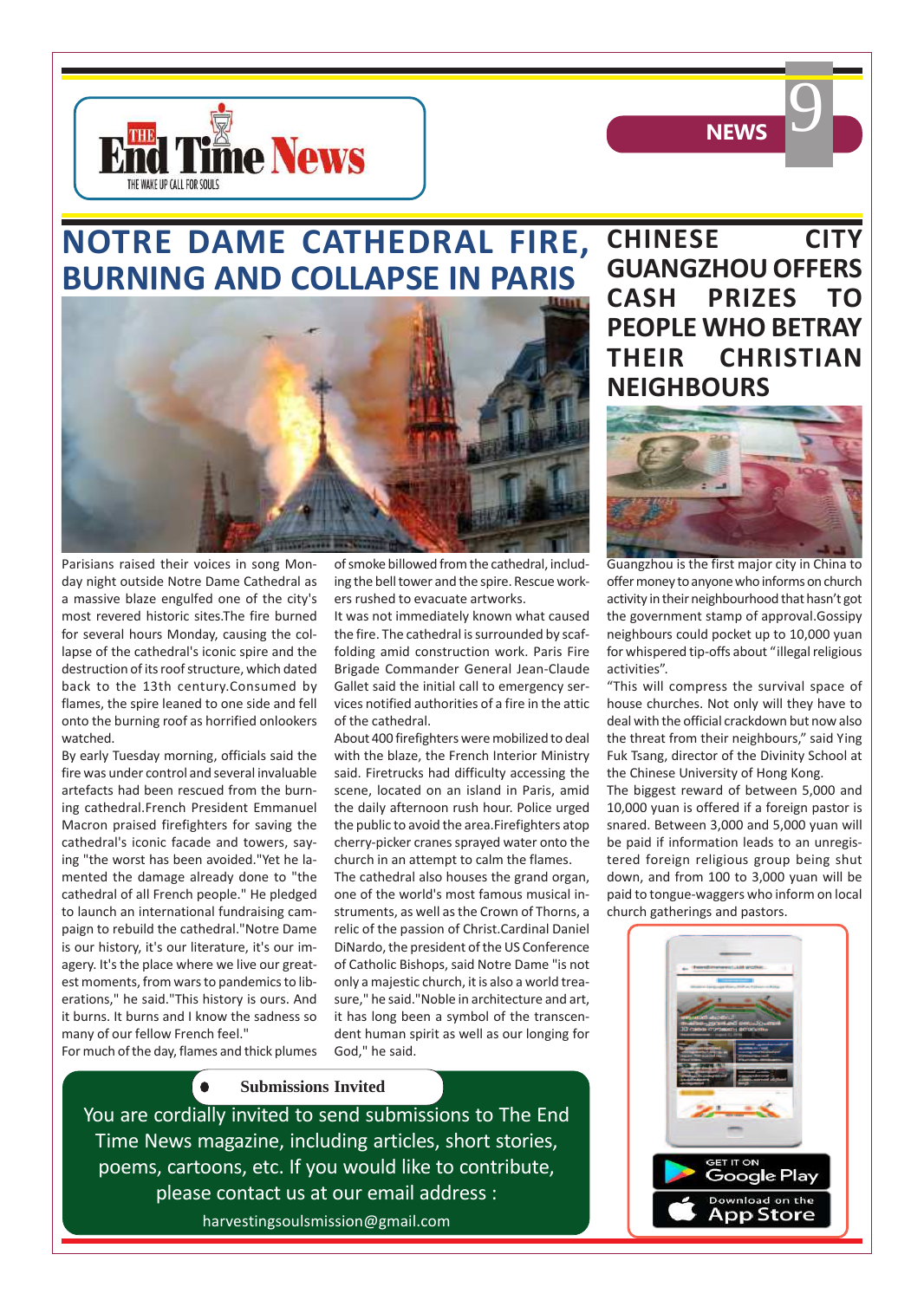![](_page_9_Picture_0.jpeg)

![](_page_9_Picture_1.jpeg)

### *FULL STORY ON* **- 01**

### tain this situation."

No group has come forward yet to claim responsibility. Police found a suspicious package in Colombo as well as explosive materials in a house near the Dematagoda blast site.

"Heartfelt condolences from the people of the United States to the people of Sri Lanka on the horrible terrorist attacks on churches and hotels that have killed at least 138 people and badly injured 600 more," said President Donald Trump in a tweet. "We stand ready to help!"

"POTUS and I are monitoring the horrific attacks on those celebrating Easter in Sri Lanka. Our hearts & prayers are with the victims & their families," said Vice President Mike Pence in a tweet. "This atrocity is an attack on Christianity & religious freedom everywhere. No one should ever be in fear in a house of worship."

Christians in Sri Lanka have experienced a sharp increase in attacks since last year, with 67 reported cases between January and September, according to the National Christian Evangelical Alliance of Sri Lanka.

The NCEASL said it "deplores" the attacks and is urging the government to find the perpetrators and bring them to justice. It has also called on the global Church to pray for the victims.

Evening services in Catholic churches in the Colombo district have been canceled. All government schools will be closed for the next two days, the Ministry of Education announced.

### *FULL STORY ON* **- 01**

of the government for refusing to join the state-sanctioned church, it was accused of refusing to register with the government as a "social organization."

But according to the Chinese human rights leader Bob Fu, the church had previously submitted an application to the Haidian District Ethnic and Religious Affairs Bureau in 2006 but was rejected because founding Pastor JinTianming was not officially ordained by the state.

Christians attending the Bible classes had planned to meet around 1 p.m. but instead were taken by policy to a nearby school where they were held for hours, questioned and told that the church had been shut down. The nonprofit NGO International Christian Concern reports that another group of Christians affiliated with the

church were detained from another location and also taken to the school. Officials reportedly switched out the locks at both locations of the raids.

The number of Christians detained by police for hours before being released is believed to be between 20 and 30, reports. According to ICC, officials read out a document formally banning Shouwang Church and demanded that those in attendance sign a letter vowing that they will no longer attend the church. However, the detainees reportedly refused.

Additionally, authorities were said to have demanded that Pastor Zhang Xiaofeng sign a document admitting that the church conducted activities as an organization without registering with the government.

The closing of Shouwang Church comes after authorities made headlines last September for banning Beijing's largest house church, Zion Church, and confiscating "illegal promotional materials." Zion Church had previously rejected requests from government authorities to install closed-circuit cameras. Officials in Beijing argued that the church had held events without registering.

Shouwang Church in the past has been forced to meet in outdoor locations as government pressure made it difficult for the congregation to secure rented or purchased space. As previously reported, the church's founding pastor was placed under house arrest in 2011 and many church members were arrested after the church began worshiping outdoors after its eviction from a building.

Last July, at least 34 house churches in Beijing signed a joint statement to China's Communist Party officials decrying what they called an ongoing and worsening crackdown against believers.

"The normal religious lives of believers have been violated and obstructed, causing serious emotional harm and damage to their sense of patriotism, as well as causing social conflict," the statement read.

China ranks as the 27th worst nation in the world when it comes to Christian persecution, according to Open Doors USA's World Watch List. This ranking reflects the increasing implementation of regulations on religion in China that are now "much harsher across the country."

## **Submissions Invited**

You are cordially invited to send submissions to The End Time News magazine, including articles, short stories, poems, cartoons, etc. If you would like to contribute, please contact us at our email address : harvestingsoulsmission@gmail.com

### **http://www.harvestingsouls missioninc.org**

### *FULL STORY ON* **- 11**

ernment is taking immediate steps to contain this situation."

No group has come forward yet to claim responsibility. Police found a suspicious package in Colombo as well as explosive materials in a house near the Dematagoda blast site.

"Heartfelt condolences from the people of the United States to the people of Sri Lanka on the horrible terrorist attacks on churches and hotels that have killed at least 138 people and badly injured 600 more," said President Donald Trump in a tweet. "We stand ready to help!""POTUS and I are monitoring the horrific attacks on those celebrating Easter in Sri Lanka. Our hearts & prayers are with the victims & their families," said Vice President Mike Pence in a tweet. "This atrocity is an attack on Christianity & religious freedom everywhere. No one should ever be in fear in a house of worship."

Christians in Sri Lanka have experienced a sharp increase in attacks since last year, with 67 reported cases between January and September, according to the National Christian Evangelical Alliance of Sri Lanka.

Evening services in Catholic churches in the Colombo district have been canceled. All government schools will be closed for the next two days, the Ministry of Education announced.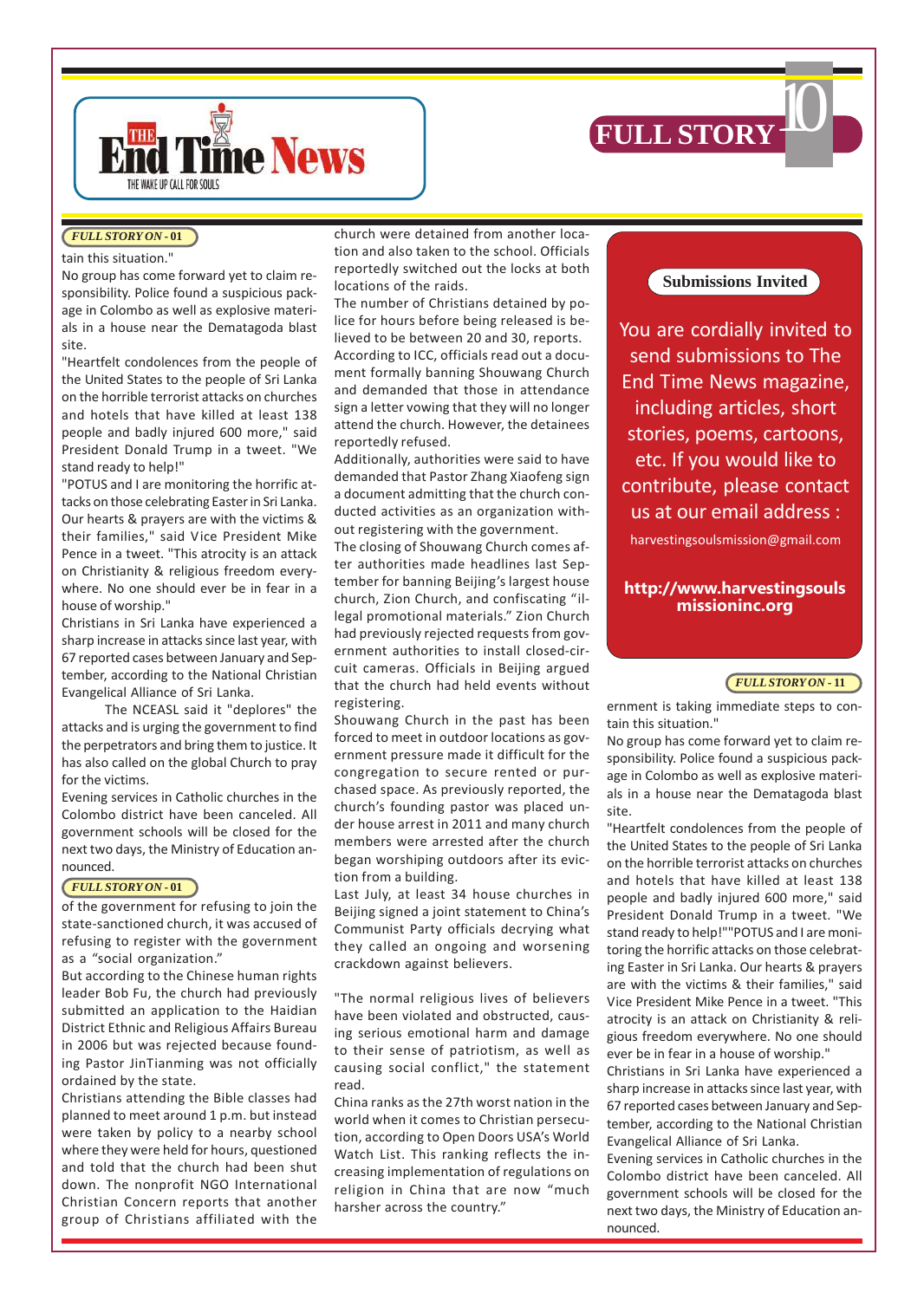![](_page_10_Picture_0.jpeg)

11

![](_page_10_Picture_1.jpeg)

### *FULL STORY ON* **- 02S**

to die and after that the judgment (Hebrews. 9:27; Ecclesiastes 7:2). But death was not the destiny of Jesus Christ. Since He was God in the flesh, death had to step aside for him. Jesus died and rose again on the third day! Like a coward who steps aside for the brave, death stepped aside for Christ.

Luke. 24:1-8 – On the first day of the week, very early in the morning, the women

took the spices they had prepared and went to the tomb. They found the stone

rolled away from the tomb, but when they entered, they did not find the body of the

Lord Jesus. While they were wondering about this, suddenly two men in clothes

that gleamed like lightning stood beside them. In their fright the women bowed

down with their faces to the ground, but the men said to them, "Why do you look

for the living among the dead? He is not here; he has risen! Remember how he

told you, while he was still with you in Galilee: ' The Son of Man must be delivered into the hands of sinful men, be crucified and on the third day be raised

again.' " Then they remembered his words.

Why Jesus' resurrection is the most important and crucial part of our faith?

First of all, 1 Corinthians 15:17 says, If Christ has not been raised, then your faith is useless, and you are still under condemnation for you sins. The resurrection validates our faith.Secondly, it witnesses to the immense power of God Himself. To believe in the resurrection is to believe in God. Only He who created life can resurrect it after death, only He can reverse the hideousness that is death itself, and only He can remove the sting that is death and the victory that is the grave's (1 Corinthians 15:54-55).Lastly, the resurrection of Jesus is a testimony to

# **EXPLOSIONS IN SRI LANKAN CHURCHES AND HOTELS ON EASTER SUNDAY KILLS OVER 200.**

![](_page_10_Picture_16.jpeg)

Three churches were attacked in Sri Lanka, with explosions killing dozens of Christians as they celebrated Easter Sunday morning. Three hotels — Shangri-La Colombo, Kingsbury Hotel in Colombo and the Cinnamon Grand Colombo — that were holding Easter breakfast buffets were also targeted in the attacks. Two additional explosions were confirmed by media in Dehiwela and Dematagoda areas. Police and hospital sources say at least 209 people, including children, have been killed and 469 have been

the resurrection of human beings, which is a basic tenet of the Christian faith. Unlike all other religions, Christianity alone possesses a founder who transcends death and who promises that His followers will do the same.

The resurrection is the triumphant and glorious victory for every believer. Jesus Christ died, was buried, and rose the third day according to the Scripture. And, He is coming again! The dead in Christ will be raised up, and those who remain and are alive at His coming will be changed and receive new, glorified bodies (1 Thessalonians 4:13-18). Celebrate his resurrection!! Happy Easter!

injured in the attacks. The first of the explosions was reported to have occurred around 8:30 a.m.

At least 81 people are reported to have died at St. Sebastian's church in Negombo. St. Sebastian's posted photos of the carnage to its Facebook page showing distressed and injured worshipers and extensive damage to the building. Officials from the church reported that there were 500 people attending Mass at the time of the explosion. Local media reports say at least 27 people died at Zion Church in Batticaloa in Eastern Province; 24 people were killed at St. Anthony's Church in Kochchikade.

Prime Minister RanilWickremesinghe condemned the violence and has ordered the military and police to launch an urgent investigation into the attacks. "I strongly condemn the cowardly attacks on our people today. I call upon all Sri Lankans during this tragic time to remain united and strong," he said in a tweet. "Please avoid propagating unverified reports and speculation. The gov-

![](_page_10_Picture_23.jpeg)

![](_page_10_Picture_24.jpeg)

**http://www.harvestingsoulsmissioninc.org**